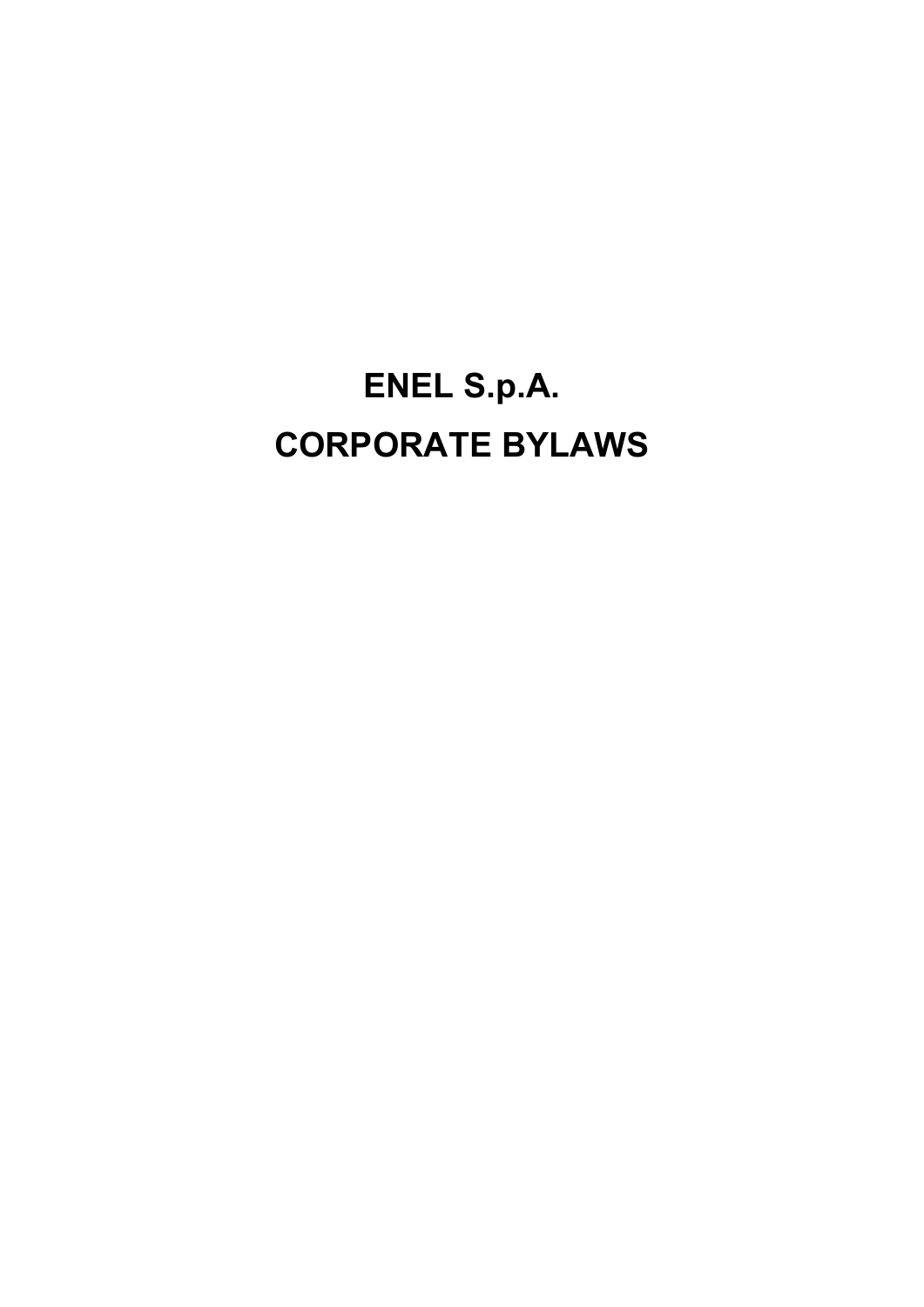# Introductory Note

Text approved by the extraordinary Shareholders' Meeting of May 21, 2004, as amended:

- by the Board of Directors on October 21, 2004 (through the amendment of articles 6.2, 15.1, 18.1, 21.1, and 22.2);
- by the Board of Directors on March 30, 2005 (through insertion of article 5.8, now 5.5);
- by the extraordinary Shareholders' Meeting of May 26, 2005 (through the amendment of articles 5 and 14.3);
- by the extraordinary Shareholders' Meeting of May 26, 2006 (through the amendment of article 5 and insertion of article 20.4, now 20.5);
- by the Board of Directors on April 11, 2007 (through the amendment of article 25.2 and 25.5);
- by the extraordinary Shareholders' Meeting of May 25, 2007 (through the amendment of articles 5, 14.3, 14.5, and 20.4, now 20.5);
- by the Board of Directors on June 26, 2007 (through the amendment of article 25.1 and 25.2);
- by the extraordinary Shareholders' Meeting of June 11, 2008 (through the amendment of article 5);
- by the Board of Directors on February 3, 2009 (through the amendment of article 9.2);
- by the extraordinary Shareholders' Meeting of April 29, 2009 (through the amendment of article 5);
- by the Board of Directors on May 6, 2009 (through the amendment of article 5);
- by the Board of Directors on May 28, 2009 (through the amendment of article 5);
- by the extraordinary Shareholders' Meeting of April 29, 2010 (through the amendment of articles 9.2, 13.2, and 14.3, and insertion of article 31.1);
- by the Board of Directors on October 21, 2010 (through the amendment of articles 10.1, 11.1, 14.3, and 25.2 and abrogation of the article 31.1);
- [by the Extraordinary Shareholders' Meeting of April 29,](https://www.enel.com/investors/shareholders-meeting/d/2011/minutes-of-the-meeting) 2011 (through insertion of articles [11.3 and 20.3, and the amendment of articles](https://www.enel.com/investors/shareholders-meeting/d/2011/minutes-of-the-meeting) 13.1 and  $13.2$
- [by the Extraordinary Shareholders' Meeting of April 30, 2012 \(through the](https://www.enel.com/investors/shareholders-meeting/d/2012/minutes-of-the-meeting)  [amendment of articles 14.3, 14.5, 25.1 and 25.2 and insertion of article 31\);](https://www.enel.com/investors/shareholders-meeting/d/2012/minutes-of-the-meeting)
- [by the Extraordinary Shareholders' Meeting of May 22, 2014 \(through the](https://www.enel.com/investors/shareholders-meeting/d/2014/minutes-of-the-meeting)  amendment of articles 13.2 [and 14.3 and insertion of article 14-](https://www.enel.com/investors/shareholders-meeting/d/2014/minutes-of-the-meeting)*bis*);
- [by the Board of Directors on July 30, 2014 \(through the amendment of articles](https://www.enel.com/investors/bylaws-rules-and-policies)  [5.4, 5.5, 5.6, 5.7, 5.8, 5.9, 6.2, 14.1, 14.3, 14.5, 15.1, 17.1, 18.1, 18.2, 21.1](https://www.enel.com/investors/bylaws-rules-and-policies)  and  $22.2$ )
- [by the extraordinary Shareholders' Meeting of May 28, 2015 \(through the](https://www.enel.com/investors/shareholders-meeting/d/2015/minutes-of-the-meeting)  [amendment of article 14-](https://www.enel.com/investors/shareholders-meeting/d/2015/minutes-of-the-meeting)*bis*);
- [by the extraordinary Shareholders' Meeting of January 11, 2016](https://www.enel.com/investors/shareholders-meeting/2016-extraordinary/minutes-of-the-meeting) and [by the](https://www.enel.com/investors/a/2016/08/enel_egp)  [Deed of demerger concerning the partial non-proportional demerger of Enel](https://www.enel.com/investors/a/2016/08/enel_egp)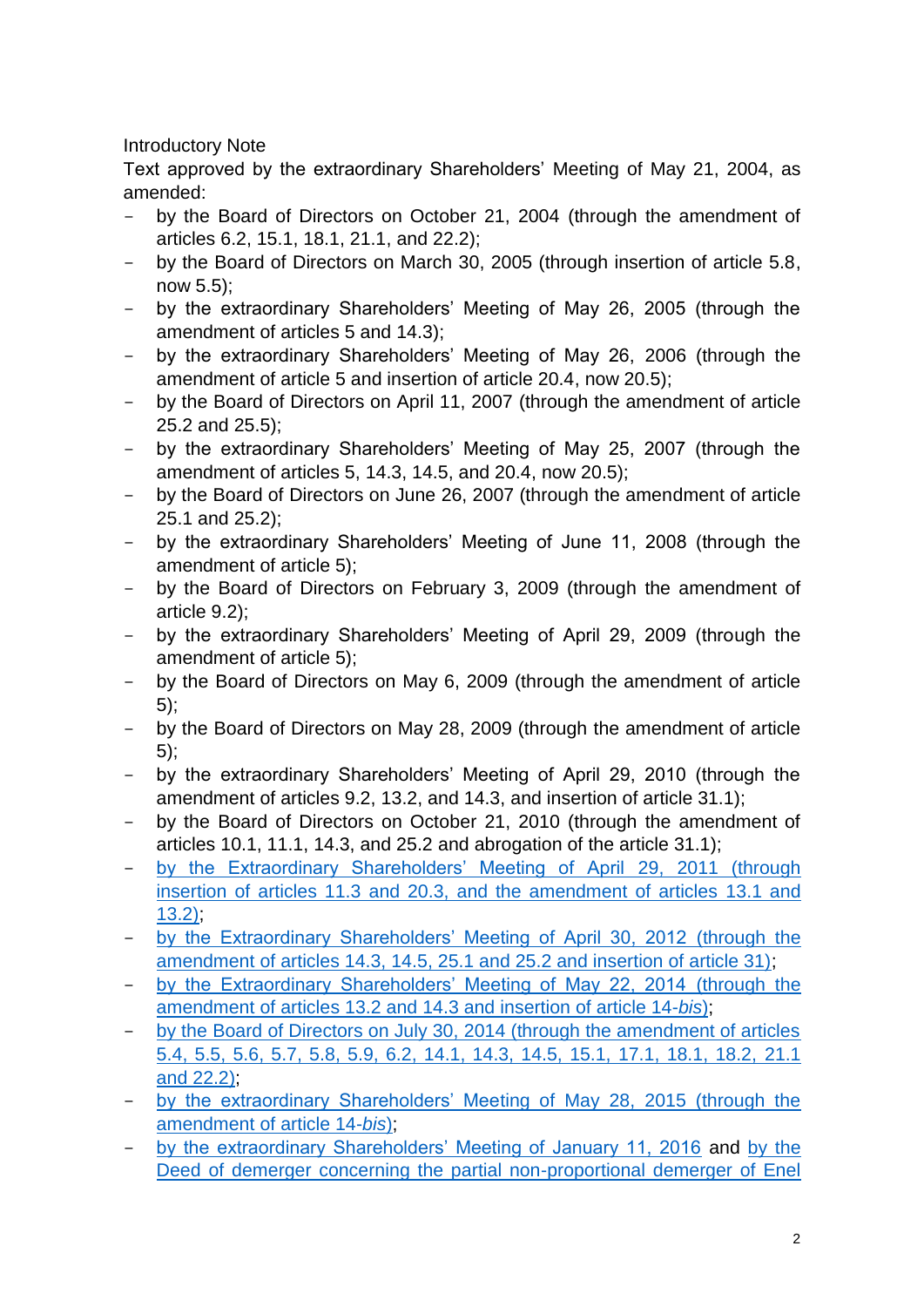[Green Power in favor of Enel S.p.A. of March](https://www.enel.com/investors/a/2016/08/enel_egp) 25, 2016 (through the [amendment of article 5\);](https://www.enel.com/investors/a/2016/08/enel_egp)

- [by the extraordinary Shareholders' Meeting of May 26, 2016 \(through the](https://www.enel.com/investors/shareholders-meeting/d/2016/minutes-of-the-meeting)  [amendment of article 14.3\);](https://www.enel.com/investors/shareholders-meeting/d/2016/minutes-of-the-meeting)
- by the extraordinary [Shareholders' Meeting of May 24, 2018](https://www.enel.com/investors/shareholders-meeting/d/2018/minutes-of-the-meeting) (through the abrogation of article [31 and insertion of article](https://www.enel.com/investors/shareholders-meeting/d/2018/minutes-of-the-meeting) 21.3).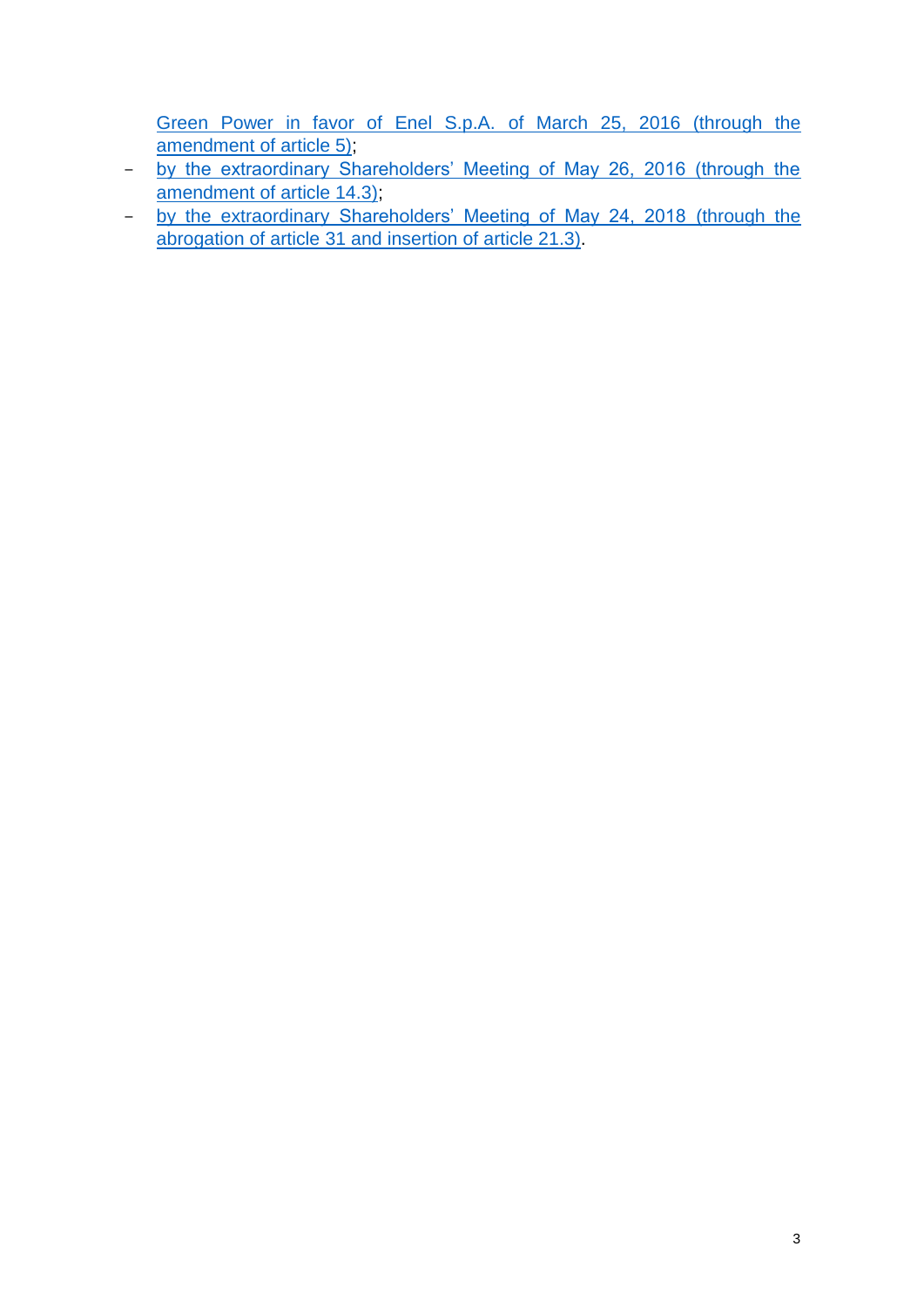#### **Title I**

#### **Incorporation – Company name – Registered office – Term**

|     | article 1                                                                                                             |
|-----|-----------------------------------------------------------------------------------------------------------------------|
| 1.1 | The Company shall be called "ENEL - Società per azioni" and shall be governed<br>by the rules of the present by laws. |
|     |                                                                                                                       |
|     | article 2                                                                                                             |
| 2.1 | The registered office of the Company shall be located in Rome.                                                        |

#### **article 3**

3.1 The Company shall exist until December 31, 2100 and its term shall be extendible one or more times by resolution of a Shareholders' Meeting.

# **Title II Corporate Purpose**

### **article 4**

4.1 The purpose of the Company shall be to acquire and manage equity holdings in Italian or foreign companies and firms, as well as to provide such subsidiary companies and firms with strategic guidelines and coordination with regard to both their industrial organization and the business activities in which they engage.

Through affiliates or subsidiaries the Company shall operate especially:

- a) in the electricity industry, including the activities of production, importation and exportation, distribution and sale, as well as transmission within the limits of existing legislation;
- b) in the energy industry in general, including fuels, and in the field of environmental protection, as well as in the water sector;
- c) in the communications, telematics and information-technology industries and those of multimedia and interactive services;
- d) in network-based sectors (electricity, water, gas, district heating, telecommunications) or those which, in any case, provide urban services locally;

e) in other sectors:

- in any way related to or connected with the activities carried out in the sectors mentioned above;
- allowing the facilities, resources and expertise employed in the sectors mentioned above (such as, by way of example and without limitation: publishing, real estate and services to firms) to be enhanced and better utilized;
- allowing the profitable use of the goods produced and the services provided in the sectors mentioned above;
- f) in the carrying out of activities involving systems and installations design, construction, maintenance and management; the production and sale of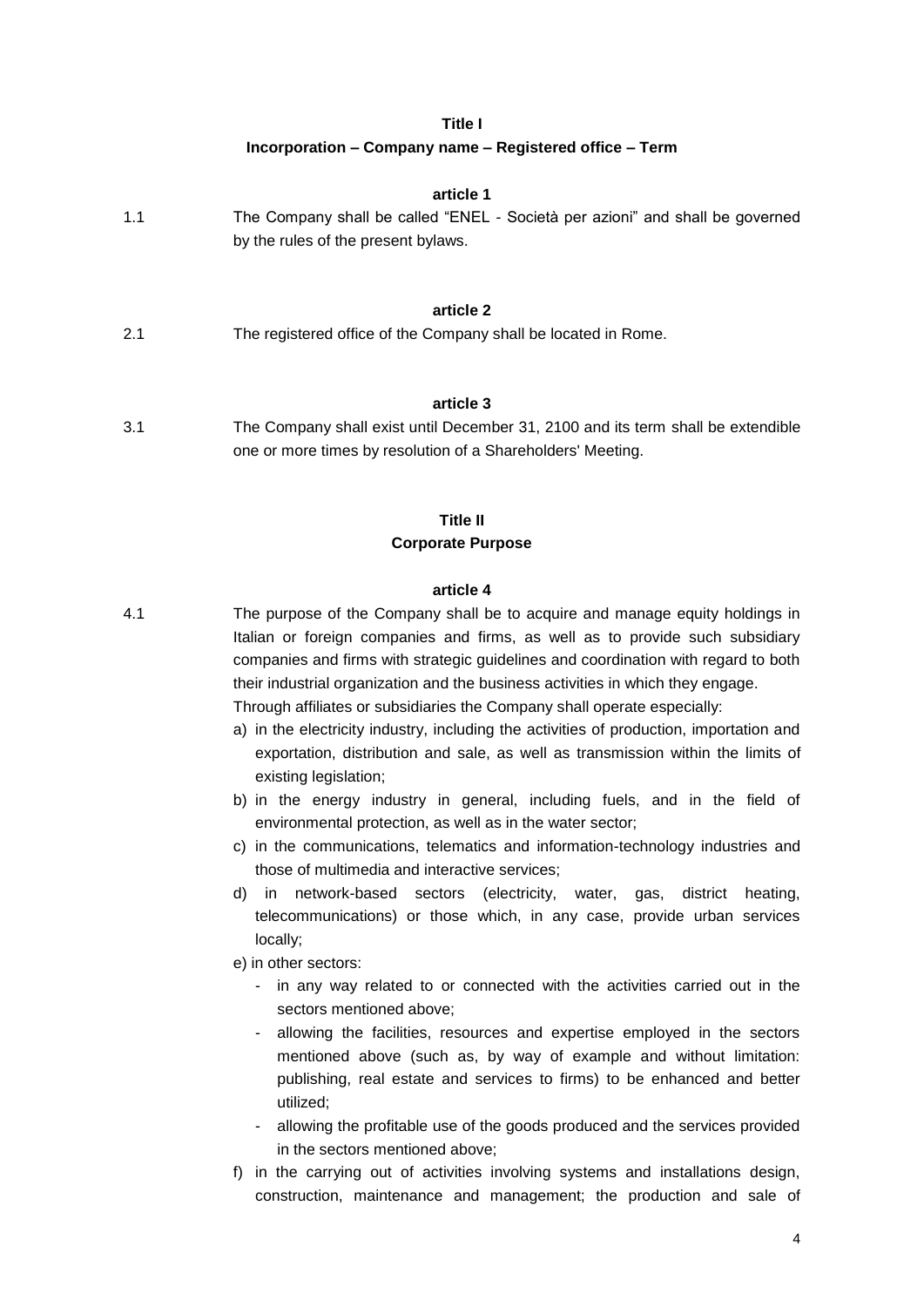equipment; research, consulting and assistance; as well as the acquisition, sale, marketing and trading of goods and services, all activities connected with the sectors mentioned above under a), b), c) and d).

4.2 In the interest of its affiliates or subsidiaries, the Company may also carry out directly any activity connected with or instrumental to its own business or that of its affiliates or subsidiaries themselves.

To this end, the Company shall in particular see to:

- the coordination of the managerial resources of its affiliates or subsidiaries, including the carrying out of appropriate training initiatives;
- the administrative and financial coordination of its affiliates or subsidiaries, effecting in their favour all appropriate transactions, including granting loans and, more in general, the framework and management of their financial activities;
- the supply of other services in favor of its affiliates or subsidiaries in areas of specific business interest.

4.3 In order to attain its corporate purpose, the Company may also carry out all transactions that are instrumentally necessary or useful or at any rate related, such as, by way of example: the provision of collateral and/or personal guarantees for both its own and third-party commitments; transactions involving movables and real-estate and commercial operations; and anything else that is connected with its corporate purpose or that allows better use of its own facilities and/or resources or those of its affiliates or subsidiaries, with the exception of accepting monetary deposits from the public and providing investment services as defined by legislative decree n. 58 of February 24, 1998, as well as the activities referred to in section 106 of legislative decree n. 385 of September 1, 1993 insofar as they are also exercised vis-à-vis the public.

## **Title III**

## **Capital Stock - Shares – Withdrawal – Bonds**

## **article 5**

- 5.1 The nominal value of the Company's share capital amounts to 10,166,679,946 euro, divided into 10,166,679,946 ordinary shares, each with a par value of 1 euro. 5.2 The shares shall be registered and every share shall entitle the holder to one vote.
- 5.3 The mere fact of being a shareholder shall constitute acceptance of these bylaws.

#### **article 6**

6.1 Pursuant to section 3 of decree-law n. 332 of May 31, 1994, converted with revisions by Law n. 474 of July 30, 1994, no one, in whatever capacity, may own shares constituting more than 3% of the share capital, subject to the provisions of the law.

> This limit on share ownership shall be calculated taking into account the total shareholding of a controlling entity, whether a natural or legal person or corporation; of all directly or indirectly controlled entities, as well as of the entities under a common control; of affiliates as well as natural persons related by blood or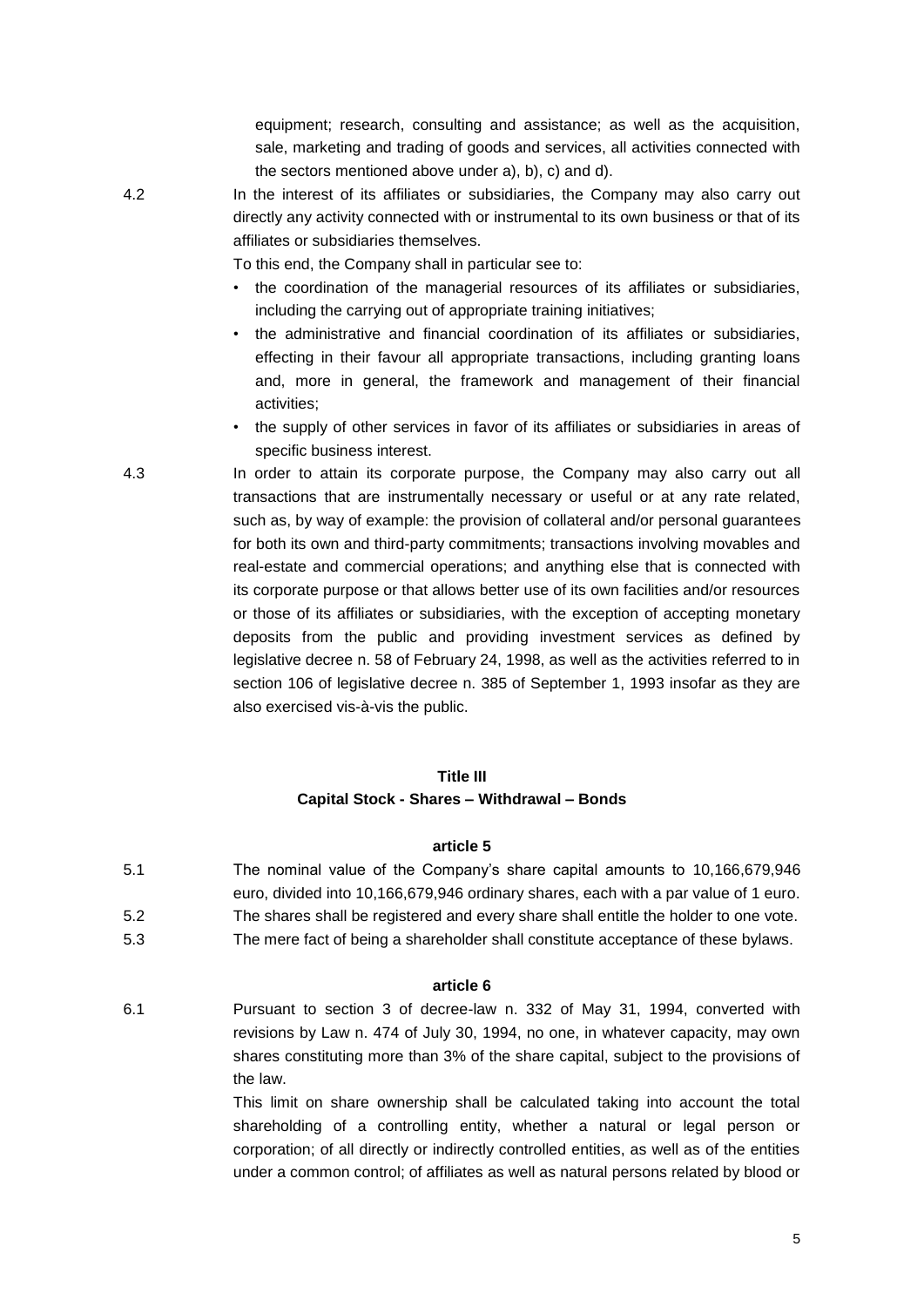marriage until the second decree, including his or her spouse unless legally separated.

Control shall be deemed to exist, including with regard to persons or entities other than companies, in the cases provided for by section 2359, paragraphs 1 and 2, of the Civil Code. Affiliation shall be deemed to exist in the situations mentioned in section 2359, paragraph 3, of the Civil Code, as well as among persons or entities that, directly or indirectly, through subsidiaries other than investment management companies, enter into agreements - including those with third parties - regarding the exercise of voting rights or the transfer of shares of or interests in other companies, or any other agreements mentioned in section 122 of legislative decree n. 58 of February 24, 1998 with respect to third-party companies in the event that such agreements regard at least 10% of the voting stock if the companies concerned are listed or 20% if the companies concerned are not listed. Calculation of the aforesaid limit on stock ownership (3%) shall also take into account the shares held through fiduciaries and/or nominees, or in general through intermediaries.

Voting rights attributable to shares held in excess of the aforesaid limit may not be exercised and the voting rights of each of the parties concerned by the ownership limit will be reduced pro rata, unless a different prior indication has been jointly given by the shareholders concerned. A resolution passed with the votes of shares held in violation of the limit may be challenged in court under section 2377 of the Civil Code, provided that the resolution would not have been passed without the votes relating to shares held in violation of the limit.

The shares for which voting rights may not be exercised shall be counted, however, for the purpose of determining the quorum at Shareholders' Meetings.

#### **article 7**

- 7.1 Each shareholder is entitled to withdraw from the Company in the cases provided for by the law, except as otherwise provided for by Article 7.2.
- 7.2 There shall be no right of withdrawal in case of:
	- a) extension of the term of the Company;
	- b) introduction, modification or removal of limits on the circulation of the shares.

## **article 8**

8.1 The issue of bonds shall be resolved by the Directors in accordance with the law.

#### **Title IV**

#### **Shareholders' Meetings**

#### **article 9**

9.1 Ordinary and extraordinary Shareholders' Meetings shall normally be held in the municipality where the Company's registered office is located. The Board of Directors may determine otherwise, provided the venue is in Italy.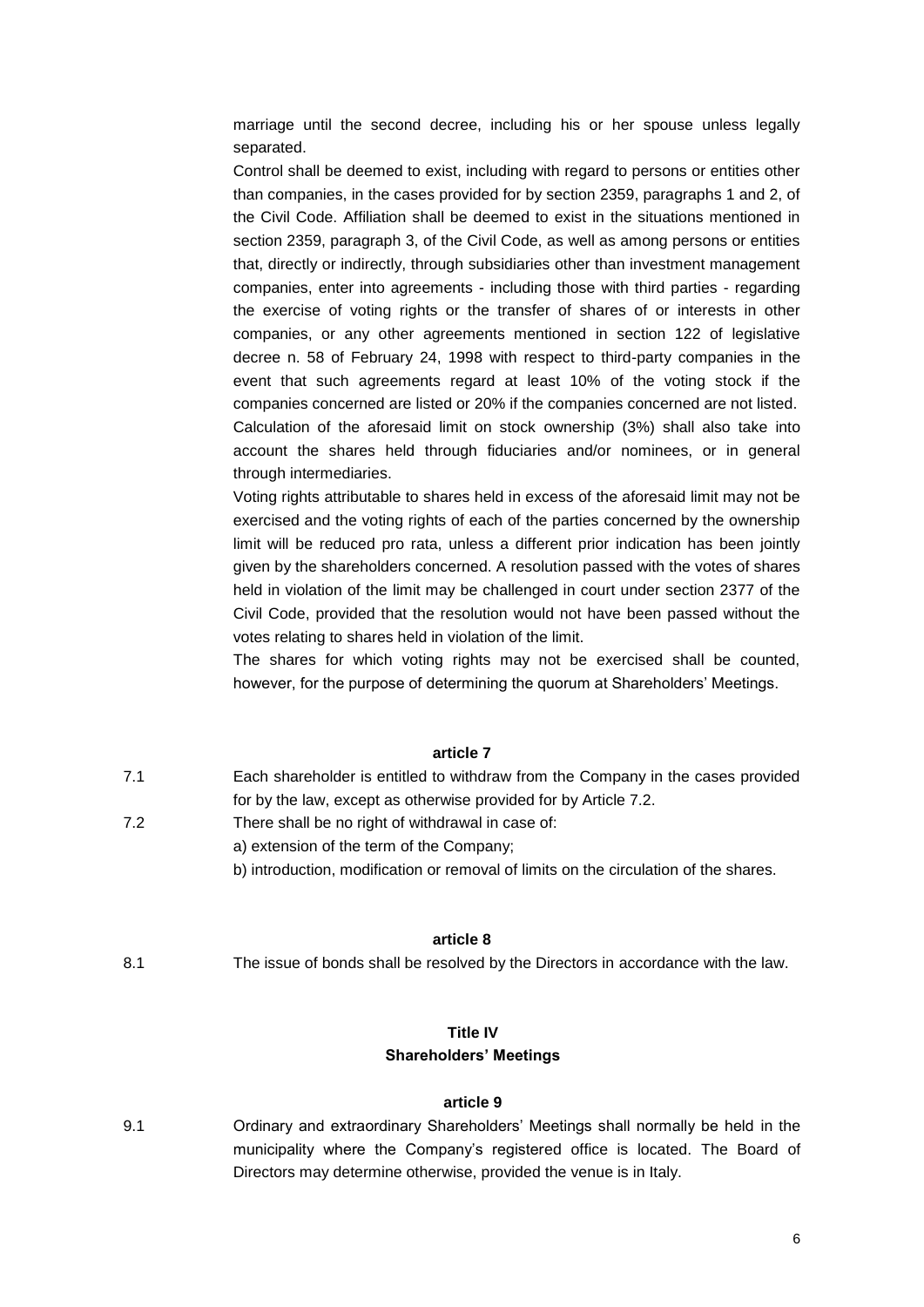9.2 An ordinary Shareholders' Meeting must be called at least once a year, to approve the financial statements, within one hundred and twenty days after the end of the accounting period, or within one hundred and eighty days, since the Company is obliged to draw up consolidated financial statements, or, in any case, when required by particular needs regarding the structure and the purpose of the Company.

#### **article 10**

10.1 The right to participate and to vote in Shareholders' Meetings shall be determined by the regulations in force.

#### **article 11**

11.1 All those entitled to vote may appoint a representative to act in their behalf in Shareholders' Meetings according to the provisions of law by means of a proxy issued in accordance with the procedures provided for by the regulations in force. The proxy may also be reported to the Company electronically by sending it to the special section of the Company's website specified in the notice of the Shareholders' Meeting. The same Meeting notice may also specify, in accordance with the regulations in force, additional ways of reporting the proxy electronically that may be used for the specific Shareholders' Meeting referred to in the aforesaid notice.

> In order to facilitate the collection of proxies from the shareholders who are employees of the Company and its subsidiaries and members of shareholder associations satisfying the requirements set by the regulations in force, facilities for communication and for the collection of proxies shall be made available to the aforesaid associations according to the terms and procedures agreed upon each time with their legal representatives.

- 11.2 Shareholders' Meetings shall be conducted according to a special regulation approved by a resolution of an ordinary Shareholders' Meeting.
- 11.3 The Board of Directors may provide that, with respect to single Shareholders' Meetings, those entitled to attend and to vote in the Shareholders' Meeting may participate in the Shareholders' Meeting by electronic means. In such case, the notice of the Meeting shall detail, also by reference to the Company's website, the above methods of participation.

# **article 12**

- 12.1 Shareholders' Meetings shall be chaired by the Chairman of the Board of Directors or, if it happens that he or she is not available, by the Deputy Chairman if one has been appointed, or if both are absent, the meeting shall be chaired by a person designated by the Board, failing which the meeting shall elect its Chairman.
- 12.2 The Chairman of a Shareholders' Meeting shall be assisted by a Secretary (who need not be a shareholder) designated by the participants in the meeting, and may appoint one or more tellers.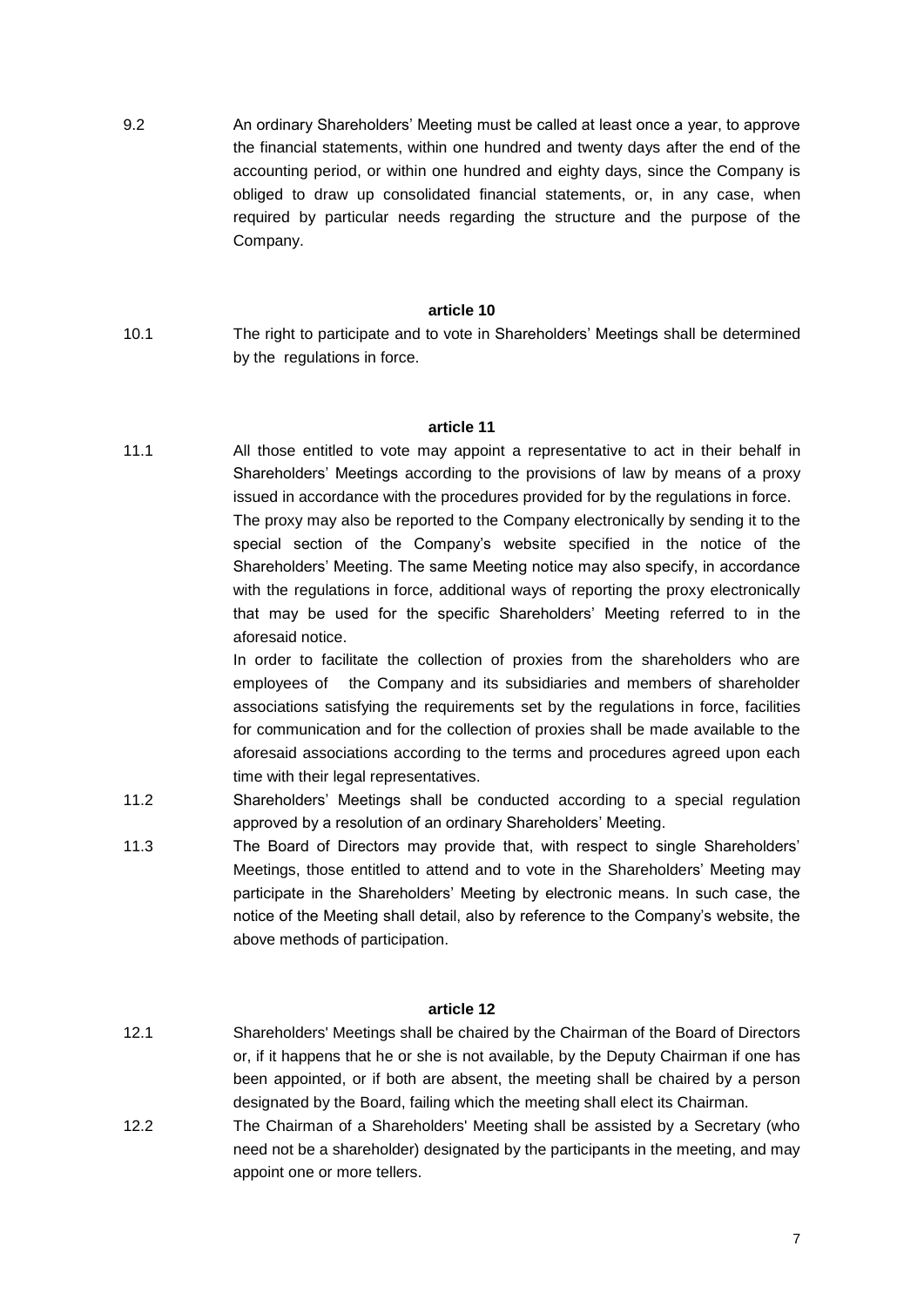#### **article 13**

- 13.1 Excepting as provided for by Article 20.2, meetings shall resolve on all matters authorized by law, as well as on those provided for by Article 20.3.
- 13.2 The Shareholders' Meeting, both in extraordinary and ordinary session, takes place, as a rule, on single call. The Board of Directors, if it deems it appropriate and by mentioning the reasons in the notice of call, may decide that both ordinary and extraordinary Shareholders' Meetings be held on several calls. The resolutions of the ordinary and extraordinary Shareholders' Meetings shall be passed with the voting majorities provided for by the law in each case, without prejudice to the majorities specifically provided for by Article 20.3.
- 13.3 The resolutions approved by a Shareholders' Meeting according to the law and these bylaws shall be binding upon all shareholders, even if they did not attend or voted against the resolution.

# **Title V Board of Directors**

#### **article 14**

- 14.1 The Company shall be managed by a Board of Directors composed of no fewer than three and no more than nine members. A Shareholders' Meeting shall determine their number within the aforesaid limits.
- 14.2 The Board of Directors shall serve for a term of up to three accounting periods and its members shall be eligible for re-election.
- 14.3 The Directors shall be elected by a Shareholders' Meeting on the basis of slates presented by the shareholders and by the outgoing Board of Directors. Within each slate, the candidates are to be numbered progressively.

Each slate must include at least two candidates possessing the requirements of independence established by the law, distinctly mentioning such candidates and listing one of them first on the slate.

Slates which contain a number of candidates equal to or above three shall include candidates belonging to different genders, as indicated in the notice of the meeting, in order to ensure that the composition of the Board of Directors is compliant with the applicable laws on balance between genders.

The slates are to be lodged at the registered office and published in accordance with the regulations in force.

Each shareholder may present or participate in presenting only one slate and each candidate may be presented on only one slate under pain of ineligibility.

Only those shareholders who, alone or together with other shareholders, own the minimum percentage of the share capital established by a regulation of the Consob are entitled to present slates.

The declarations of the individual candidates, in which they accept their candidacies and certify, under their own responsibility, the inexistence of any cause of ineligibility or incompatibility, as well as the satisfaction of the requirements prescribed by applicable law and these bylaws for their respective offices, are to be lodged together with each slate.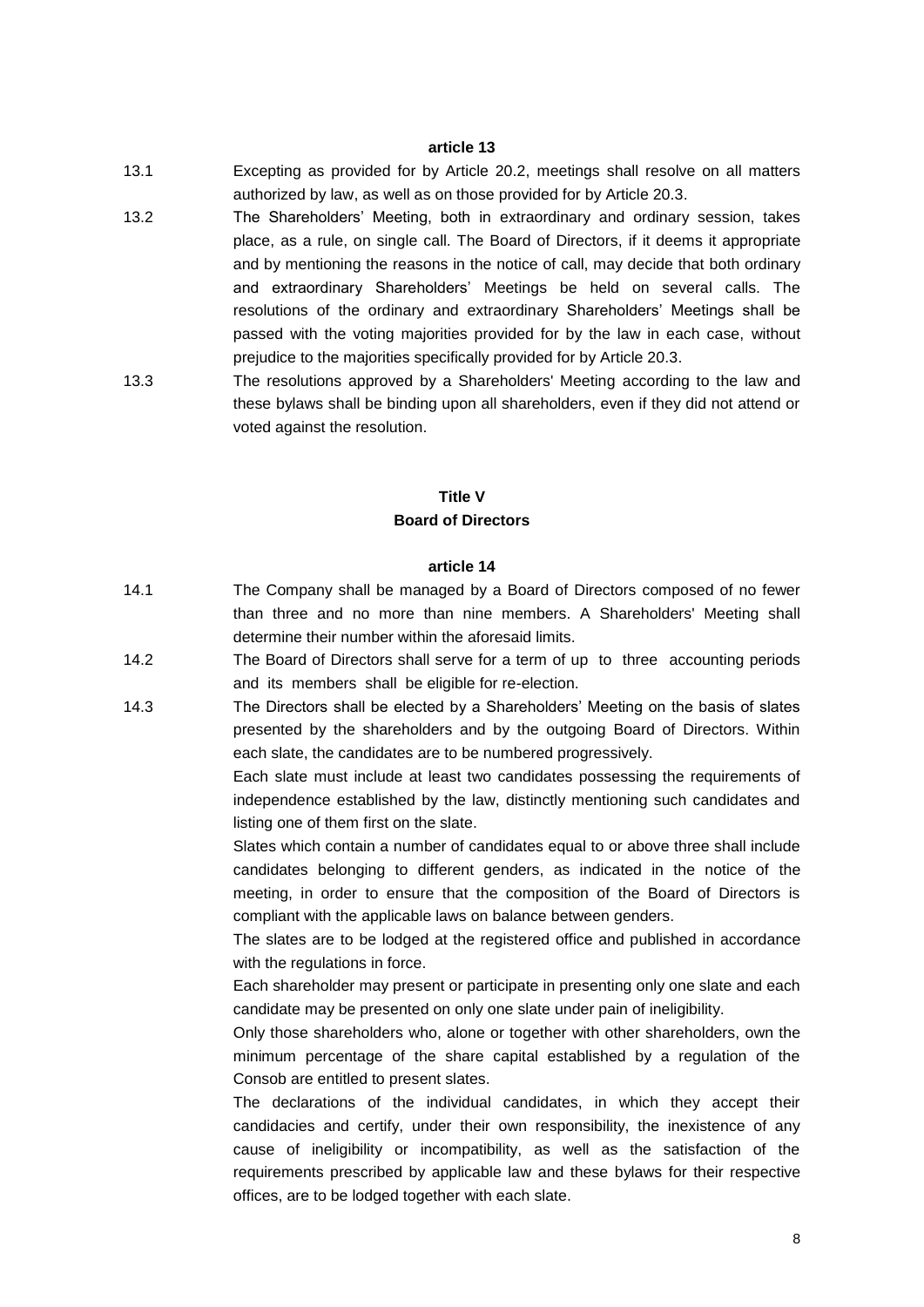The Directors elected must inform the Board of Directors without delay of the loss of the requirements mentioned at the end of the preceding paragraph, as well as of the occurrence of causes of ineligibility or incompatibility.

All those entitled to vote may vote for only one slate.

The procedure for electing the Directors is to be as follows:

- a) seven-tenths of the Directors to be elected, rounding down any fraction to the unit, shall be drawn from the slate that has obtained the most votes cast (the "**Majority Slate**") in the order in which they are listed on the slate;
- b) the remaining Directors shall be drawn from the other slates (the "**Minority Slates**"); for this purpose, the votes obtained by these slates shall be divided successively by one, two, three and so forth according to the number of Directors to be elected. The numbers obtained in this way shall be attributed to the candidates of such slates in the order in which they rank in the slate. The numbers thus attributed to the candidates of the various slates shall be arranged in decreasing order in a single ranking. The candidates who have obtained the highest numbers shall become Directors.

In the event that more than one candidate has obtained the same number, the candidate of the slate that has not yet elected a Director or that has elected the fewest Directors shall be appointed Director.

In the event that no Director has been elected yet from any of these slates or that the same number of Directors has been elected from each slate, the candidate of the slate that has obtained the most votes shall be appointed Director. If there is a tie in terms of both numbers assigned and votes obtained by each slate, the entire Shareholders' Meeting shall vote again and the candidate who obtains a simple majority of the votes will be appointed Director;

b-*bis*) if the Majority Slate does not have a suitable number of candidates in order to achieve the number of directors to be elected pursuant to letter a) above, all candidates shall be drawn from the same Slate in the progressive order in which they are listed on this Slate; after having drawn the other directors from the Minority Slates pursuant to letter b) above, according to the number of places reserved to such slates - that is equal to three/tenths of the total - the remaining directors shall be drawn, for the places not covered by the Majority Slate, from the Minority Slate that has obtained the highest number of votes among the Minority Slates (the "**First Minority Slate**") in relation to the capacity of such Slate.

Should the capacity of the Slate be insufficient, the remaining directors shall be drawn, with the same modalities, from the following slate and so forth, if the case, according to the number of votes and to the capacity of such Slates.

Lastly, if the overall number of candidates within the submitted Slates, both the Majority and the Minority ones, is lower than the number of directors to be elected, the remaining directors shall be appointed by a shareholders' meeting resolution pursuant to letter d) below;

c) for the purposes of the identifying the Directors to be elected, the candidates designated on the slates that have obtained a number of votes amounting to less than half of the percentage required for the presentation of the same slates shall not be taken into account;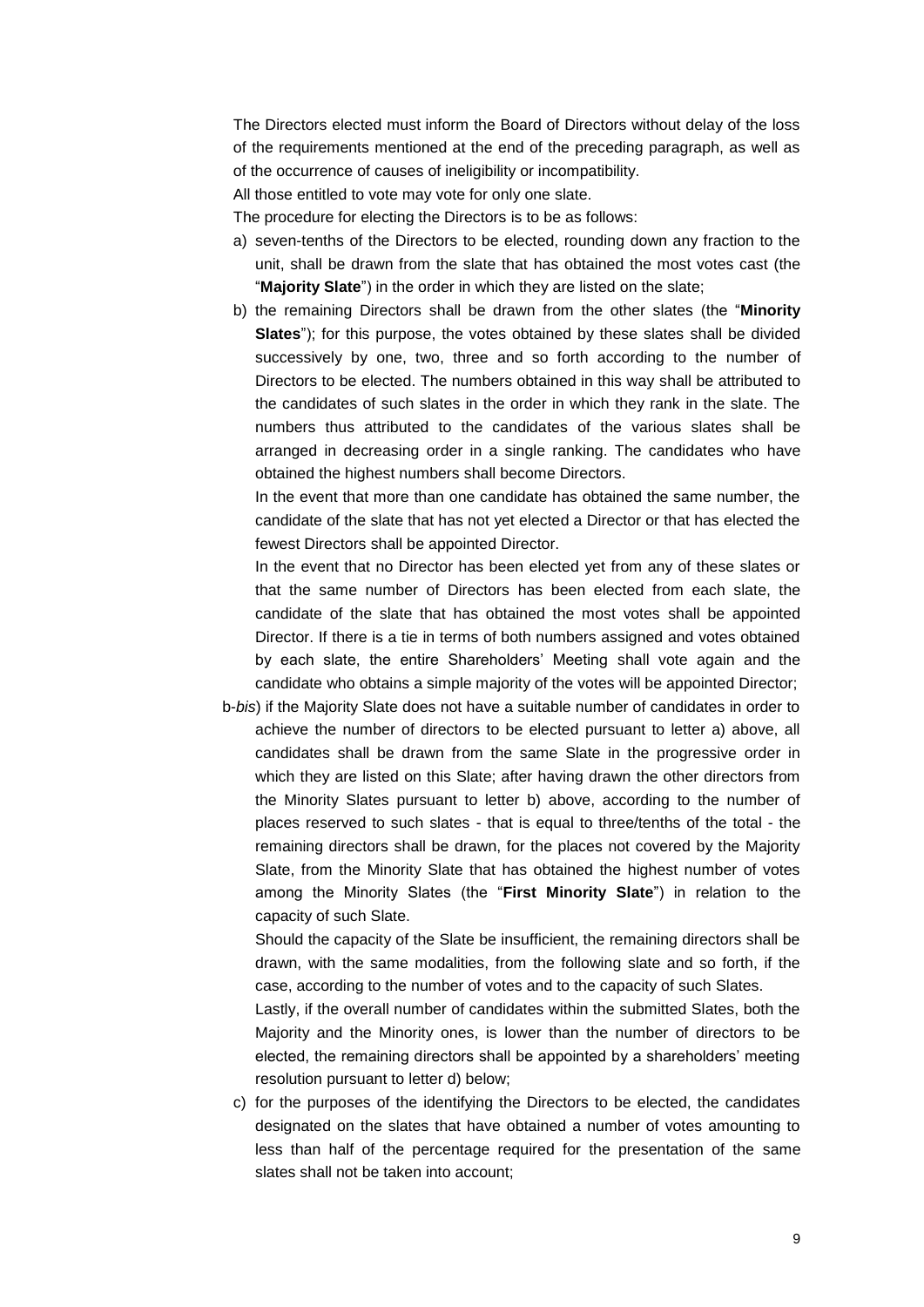c-*bis*) if, following the vote and the above procedure, the applicable laws on balance between genders are not complied with, candidates which would result to be elected in the various slates are disposed in one single decreasing ranking list, to be formed in compliance with the quotient system indicated under letter b). The candidate in such ranking list belonging to the most represented gender having the lowest quotient is therefore replaced with the first candidate of the less represented gender belonging to the same slate which would result not elected. In the event that in such slate there are no other candidates, the replacement here above is carried out by the Shareholders' meeting with the majorities provided for under the law, as provided for under the following point d) and in compliance with the principle of a proportional representation of minority shareholders in the Board of Directors.

In case of a tie between quotients, the replacement is made in favour of the candidate drawn from the slate which has obtained the highest number of votes.

If the replacement of the candidate of the most represented gender having the lowest quotient in the ranking list does not allow, in any case, to reach the minimum threshold provided for under the applicable laws on balance between genders, the above said replacement procedure is carried out also with reference to the candidate belonging to the most represented gender having the second last quotient, and so forth, starting from the end of the ranking list.

- c-*ter*) the president of the meeting, at the end of the above procedures, declares the elected members;
	- d) for the appointment of the Directors who, for whatever reason, are not elected pursuant to the procedures specified above, the Shareholders' Meeting will resolve according to the majorities provided for by the law, ensuring in any case the presence of the necessary number of Directors possessing the requirements of independence established by the law, and the compliance with the applicable laws on balance between genders.

The slate-vote mechanism shall apply only when the entire Board of Directors is being elected.

- 14.4 Even during a Board's term, a Shareholders' Meeting may change the number of the members of the Board of Directors within the limits referred to in 14.1 above and proceed to elect them. The term of the Directors so elected is to end at the same time as that of the Directors in office.
- 14.5 Should one or more vacancies occur on the Board during the accounting period, steps shall be taken in accordance with section 2386 of the Civil Code. If one or more of the Directors leaving their offices vacant were drawn from a slate also containing unelected candidates, they shall be replaced by appointing, in progressive order, persons drawn from the slate to which the Director in question belonged, provided that said persons are still eligible and willing to accept the directorship. In any case, in replacing Directors who leave their offices vacant, the Board of Directors shall ensure the presence of the necessary number of Directors possessing the requirements of independence established by the law, and the compliance with the applicable laws on balance between genders. In the event that the majority of the offices of the Directors elected by the shareholders becomes vacant, the entire Board is to be deemed to have resigned and the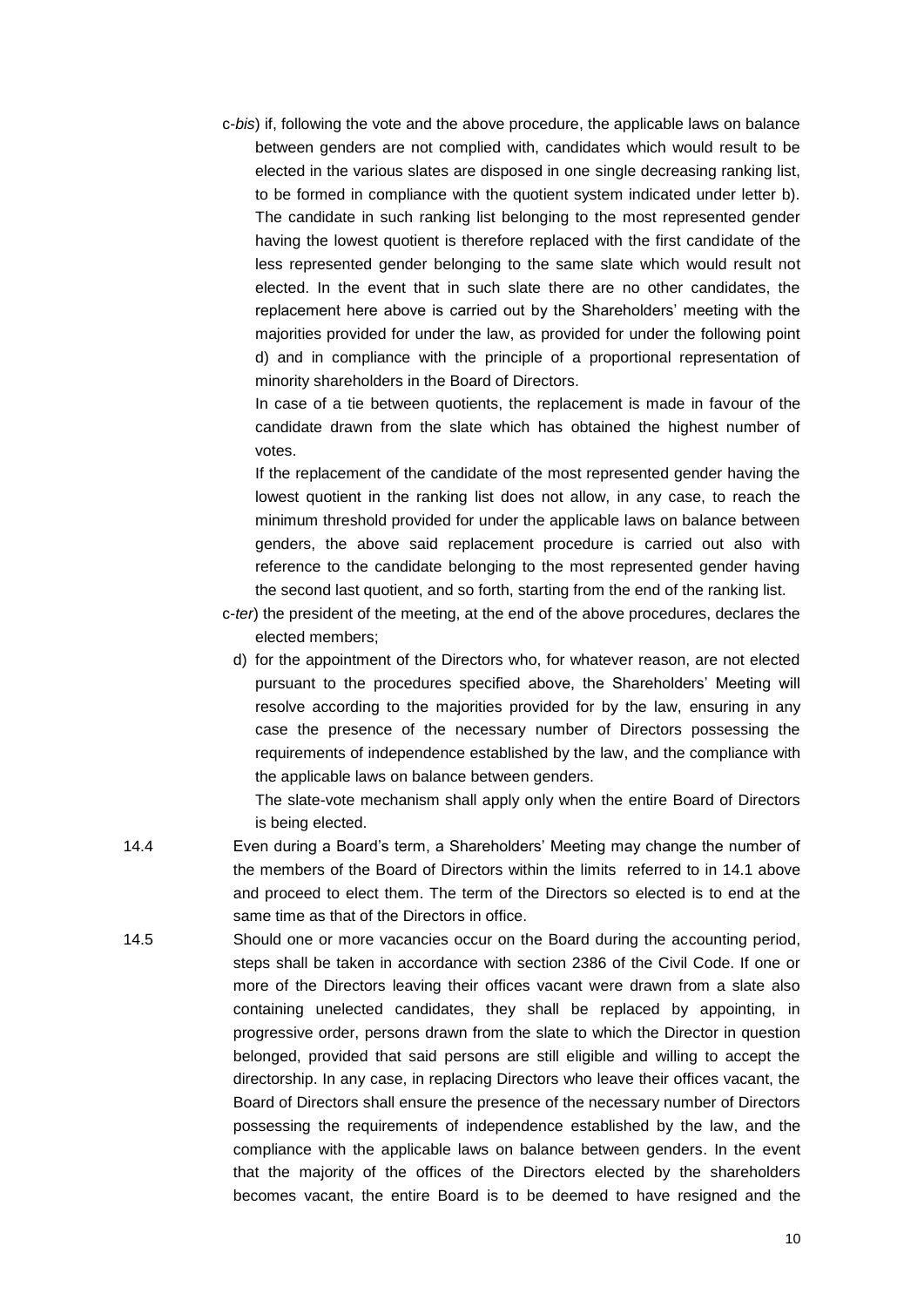Directors still in office must promptly call a meeting of the shareholders to elect a new Board.

### **article 14-***bis*

- 14-*bis*.1 The issue of a judgement, even if not final and without prejudice to the effects of rehabilitation, convicting a director of any of the offenses indicated below shall constitute grounds for ineligibility to or disqualification from the office of director, for cause and without entitlement to damages:
	- a) offenses provided for under laws on banking, financial, securities, and insurance business and laws governing financial markets, securities and means of payment,
	- b) offenses provided for under Title XI of Book V of the Italian Civil Code and Royal Decree No. 267 of March 16, 1942,
	- c) offenses against the public administration, public credit, public property, public order, public economy or tax offences,
	- d) offenses provided for under Article 51, paragraph 3-bis, of the Italian Criminal Procedural Code as well as Article 73 of the Decree of the President of the Republic of Italy No. 309 dated October 9, 1990.

It also constitutes a ground for ineligibility to or disqualification for cause from the office of director, without entitlement to damages, the issue of a judgement of final conviction ascertaining the willful commission of public monetary damage.

# 14-*bis*.2. *Repealed.*

# 14-*bis*.3 *Repealed.*

- 14-*bis*.4 Without prejudice to the provisions of the paragraphs above, the chief executive officer who is subject to:
	- a) imprisonment or
	- b) precautionary measures of preventive custody or house arrest as outcome of a proceeding started under Articles 309 or 311, second paragraph, of the Italian Criminal Procedural Code or at the elapse of the relevant time limit to start it,

is automatically disqualified from office, with cause and without any right to be indemnified, and, as a consequence, his/her relevant delegated powers cease. Similarly, the chief executive officer is disqualified from office if addressed with

other kind of precautionary measures that can no longer be appealed, if the Board of Directors believes that such measures make impossible for the chief executive officer to exercise his/her delegated powers.

- 14-*bis*.5 For the purposes of this clause, a plea bargain judgment pursuant to Article 444 of the Italian Criminal Procedural Code shall be equated to a judgment of conviction, except in case of extinguishment of the offense.
- 14-*bis*.6 For the purposes of this clause, where foreign laws shall apply, even if partially, the Board of Directors ascertains the existence of the circumstances mentioned herein through a judgment of substantial equivalence.

#### **article 15**

15.1 If a Shareholders' Meeting has not elected a Chairman of the Board, the Board shall elect one of its members to that position. It may elect a Deputy Chairman, who shall stand in for the Chairman in the event of his or her unavailability.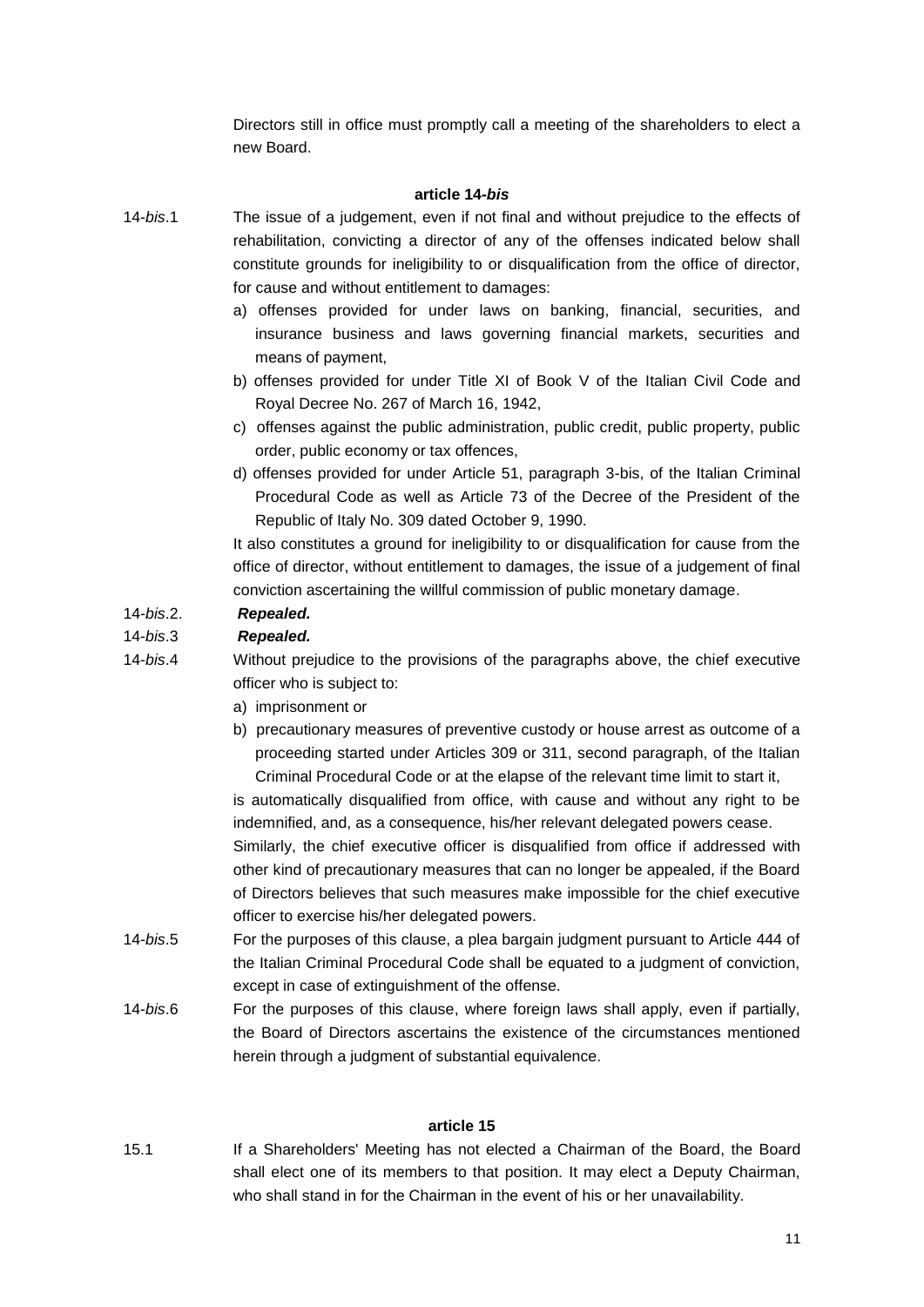15.2 Upon the Chairman's proposal, the Board shall appoint a Secretary, who need not have any connection with the Company.

#### **article 16**

16.1 The Board shall meet at the place designated in the notice whenever the Chairman or, in case the latter is unavailable, the Deputy Chairman deems necessary. The Board may also be convened in the ways provided for in Article 25.5 of these bylaws. The Board of Directors must also be convened when at least two Directors – or

one if the Board consists of three members – so request in writing to resolve on a specific matter (to be indicated in the aforesaid request) regarding the management of the Company that they consider to be of particular importance.

- 16.2 Board meetings may also be held by means of telecommunications provided that all the participants can be identified and such identification is acknowledged in the minutes of the meeting, and that they are allowed to follow and participate in real time in the discussion of the matters considered, exchanging documents if need be; in such case, the meeting of the Board of Directors shall be deemed held in the place where whoever chairs the meeting is and where the Secretary must also be in order to allow the related minutes to be drawn up and signed.
- 16.3 The Board shall normally be called at least five days before the date on which the meeting is to be held. This period may be shorter in urgent cases. The Board of Directors shall decide the procedures for convening its own meetings.

#### **article 17**

17.1 Board meetings shall be chaired by the Chairman or, if the latter is absent or detained, by the Deputy Chairman if one has been appointed. If the latter is also absent, they are to be chaired by the oldest Director.

#### **article 18**

18.1 The quorum for meetings of the Board shall be a majority of the Directors in office. 18.2 Resolutions shall be adopted by an absolute majority of the Directors present; in case of a tie, the vote of the person chairing the meeting shall be decisive.

#### **article 19**

- 19.1 The resolutions of the Board of Directors shall appear in minutes which, signed by whoever chairs the meeting and by the Secretary, are to be transcribed in a book kept according to the law for this purpose.
- 19.2 Copies of the minutes shall be fully certified if signed by the Chairman or whoever acts in his or her behalf, and by the Secretary.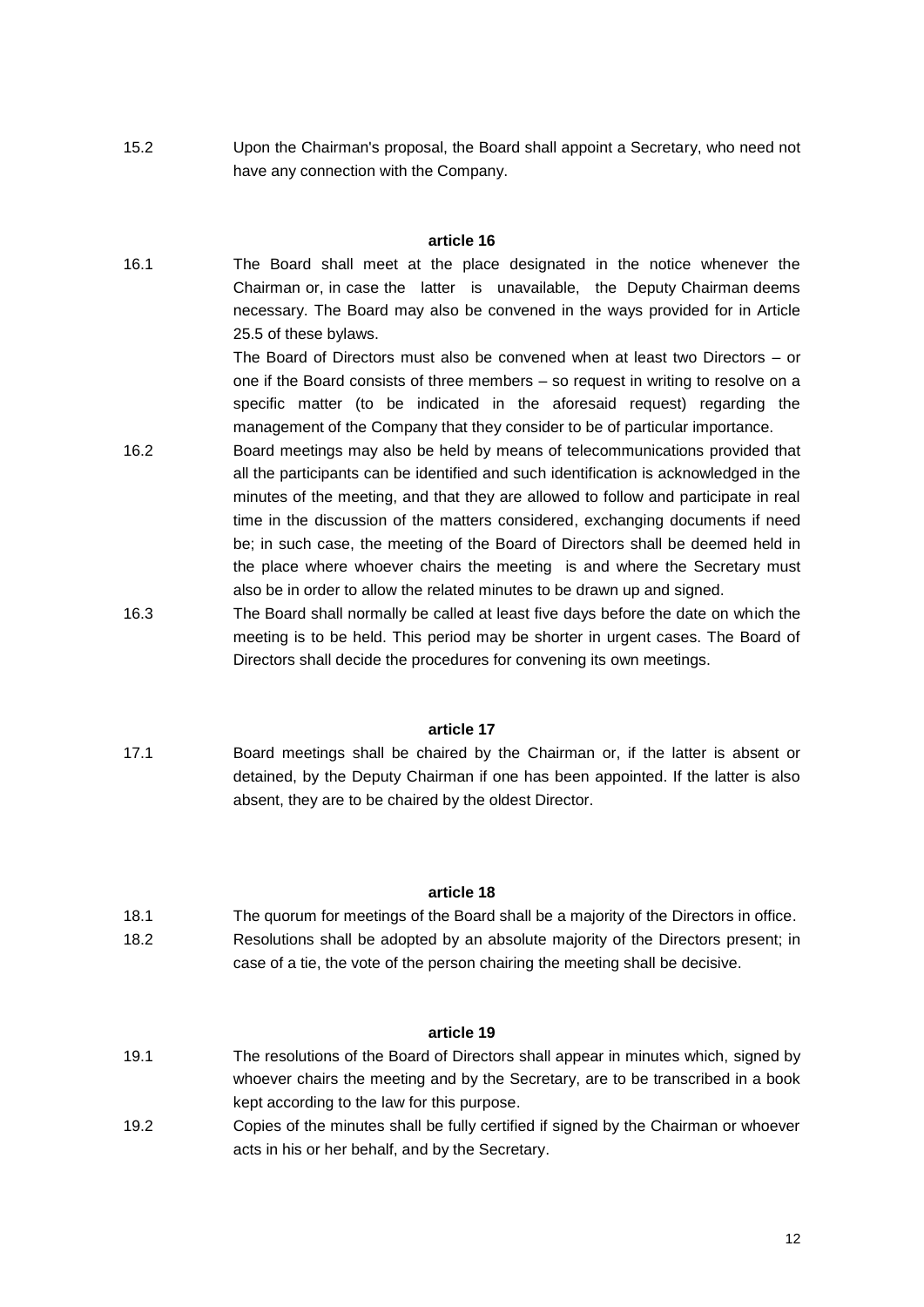#### **article 20**

- 20.1 Management of the Company is the exclusive responsibility of the Directors, who shall carry out the actions necessary to achieve the corporate purpose.
- 20.2 In addition to exercising the powers entrusted to it by the law, the Board of Directors shall have the power to adopt resolutions concerning:
	- a) mergers and demergers in the cases provided for by the law;
	- b) the establishment or elimination of secondary headquarters;
	- c) which of the Directors shall represent the Company;
	- d) the reduction of the share capital in case of the withdrawal of one or more shareholders;
	- e) the harmonization of the bylaws with provisions of the law;
	- f) the transfer of the registered office within Italy.
- 20.3 Pursuant to the procedure for transactions with related parties adopted by the Company:
	- a) the ordinary Shareholders' Meeting, pursuant to Article 2364, paragraph 1, subsection 5, of the Civil Code, may authorize the Board of Directors to enter into related parties transactions of major importance, which do not fall within the competence of the Shareholders' Meeting, notwithstanding the negative opinion of the related parties Committee, provided that, without prejudice to the majorities required by law, bylaws and provisions applicable in cases of conflicts of interest, the Shareholders' Meeting resolves upon also with the favourable vote of at least half of the voting unrelated shareholders. In any case, the entering into of the foregoing transactions is prevented only if the unrelated shareholders attending the Shareholders' Meeting represent at least 10% of the share capital with voting rights;
	- b) in case the Board of Directors intends to submit to the approval of the Shareholders' Meeting a transaction with related parties of major importance, which fall within the competence of the Shareholders' Meeting, notwithstanding the negative opinion of the related parties Committee, the transaction may be entered into only if the Shareholder's Meeting resolves upon with the majorities and in compliance with the requirements set forth under the previous subsection a);
	- c) the Board of Directors or the delegated Bodies may resolve upon, applying the exemptions provided for in the procedure and subject to the conditions indicated therein, the entering into by the Company, directly or through its subsidiaries, of urgent transactions with related parties which do not fall within the competence of the Shareholders' Meeting and which are not subject to the authorization of the Shareholders' Meeting itself.
- 20.4 The delegated bodies shall promptly report to the Board of Directors and the Board of Statutory Auditors – or, absent the delegated bodies, the Directors shall promptly report to the Board of Statutory Auditors – at least quarterly, and in any case during the meetings of the Board of Directors, on the activity carried out, the management of the Company in general and the prospects for the future, as well as the most important transactions affecting the income statement, cash flow and the balance sheet, or in any case that are most important because of their size or characteristics carried out by the Company and its subsidiaries; they shall specifically report on transactions in which they have an interest themselves or on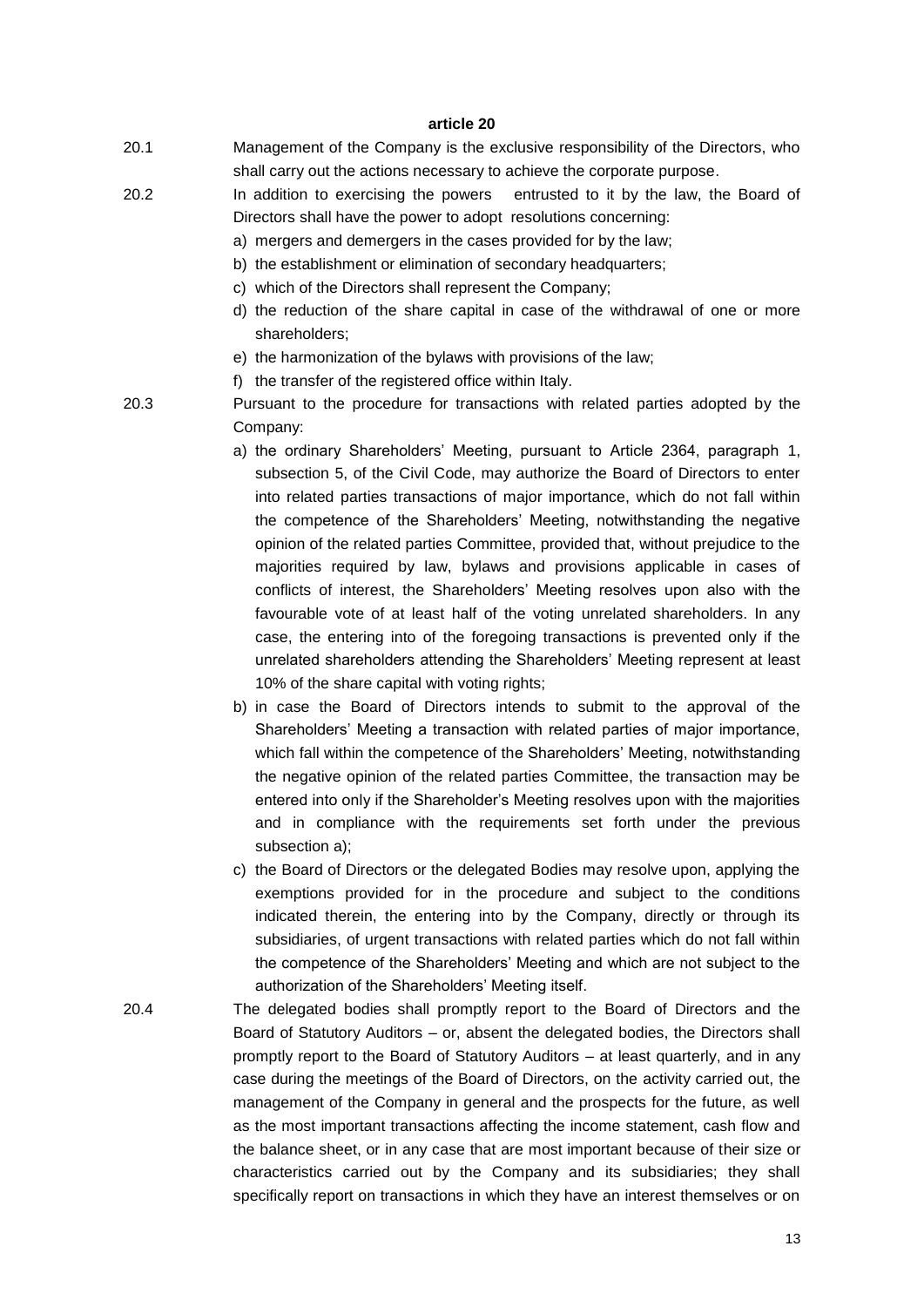behalf of third parties or that are influenced by the entity  $-$  if there is one  $-$  who directs and coordinates the Company.

20.5 The Board of Directors shall appoint, and revoke the appointment of, an executive in charge of preparing the corporate accounting documents, after the Board of Statutory Auditors has expressed its opinion.

> The executive in charge of preparing the corporate accounting documents must have acquired experience for a total of at least three years in the performance of:

- a) executive duties regarding the preparation and/or analysis and/or evaluation and/or checking of corporate documents that present accounting issues of a complexity comparable to those connected with the Company's accounting documents; or
- b) auditing of the accounts of companies with shares listed on regulated markets in Italy or in other countries of the European Union; or
- c) professional activities or university teaching as a tenured professor in the field of finance or accounting; or
- d) executive duties in public bodies or government offices involved in the financial or accounting field.

#### **article 21**

- 21.1 Within the limits set forth in section 2381 of the Civil Code, the Board of Directors may delegate powers to one of its members, determining the content, the limits and any procedures of exercise of the delegation. Upon proposal by the Chairman and in agreement with the Chief Executive Officer, the Board may delegate powers to others among its members for single acts or classes of acts.
- 21.2 Within the limits of the authority conferred on him, the Chief Executive Officer shall have the power to delegate single acts or classes of acts to employees of the Company or to third parties, authorizing sub-delegation.
- 21.3 The Board of Directors may also establish among its members committees with proposing and/or consultative functions, adopting the relevant organizational procedures regulating their composition, their duties and the rules for the carrying out of the meetings.

When assessing the opportunity to establish such committees, the Board of Directors, appointing the relevant members and determining their remuneration, shall take into account the need to ensure that the corporate governance system of Enel is compliant with the applicable laws, with the recommendations set forth in the codes of conduct on corporate governance, promoted by the management companies of regulated markets or by trade associations, adopted by the Company, as well as with the best national and international practices.

#### **article 22**

22.1 The legal authority to represent the Company and sign documents on its behalf is vested in both the Chairman of the Board of Directors and the Chief Executive Officer and, in the event that the former is unavailable, the Deputy Chairman if one has been appointed. The signature of the Deputy Chairman shall attest vis-à-vis third parties the Chairman's unavailability.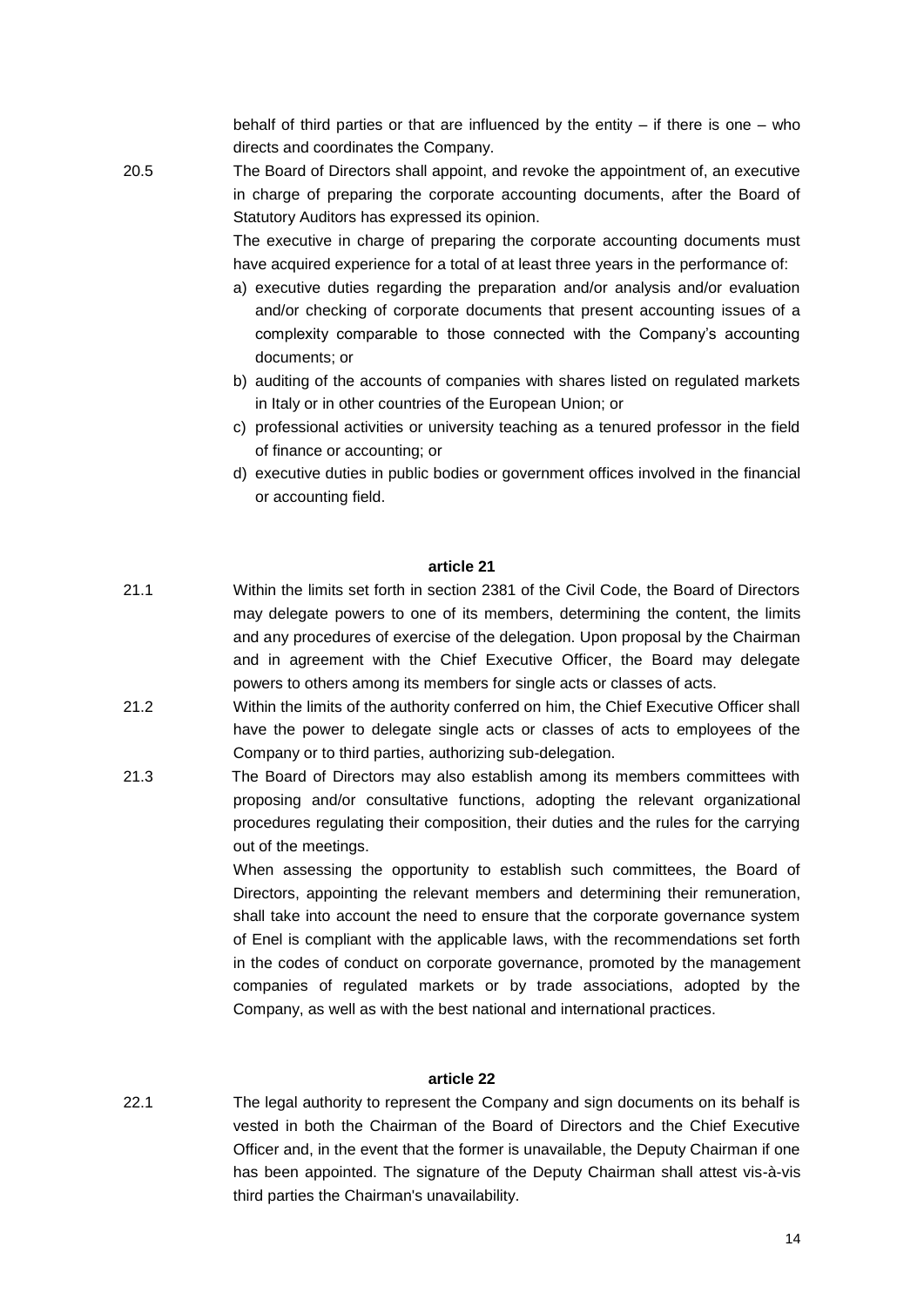22.2 The above legal representatives may delegate the power to represent the Company, including in court, to third parties, who may also be authorized to subdelegate.

## **article 23**

- 23.1 The members of the Board of Directors shall be entitled to compensation in an amount to be determined by a meeting of the shareholders. Once adopted, the resolution shall apply during subsequent accounting periods until a Shareholders' Meeting determines otherwise.
- 23.2 The compensation of Directors entrusted with specific tasks in accordance with the bylaws shall be established by the Board of Directors after receiving the opinion of the Board of Statutory Auditors.

## **article 24**

- 24.1 The Chairman shall:
	- a) have the power to represent the Company pursuant to Article 22.1;
	- b) preside at meetings of the shareholders pursuant to Article 12.1;
	- c) call and preside at meetings of the Board of Directors pursuant to Articles 16 and 17.1, establish the agenda, coordinate the proceedings, and see that adequate information on the matters on the agenda is provided to all the Directors;
	- d) ascertain that the resolutions of the Board are carried out.

# **Title VI Board of Statutory Auditors**

# **article 25**

25.1 A Shareholders' Meeting shall elect the Board of Statutory Auditors, which is to be composed of three regular members, and shall determine their compensation. Three alternate members shall also be elected by a Shareholders' Meeting.

> The members of the Board of Statutory Auditors must possess the requisites of professionalism and honorableness specified in the Ministry of Justice's decree n. 162 of March 30, 2000. For the purposes of the provisions of section 1, paragraph 2, b) and c) of this decree, the following are considered closely connected with the scope of the Company's business activities: subjects pertaining to commercial law and tax law, business economics and business finance, as well as subjects and fields of activity pertaining to energy in general, communications, telematics and information technology, and network structures.

> The composition of the board of statutory auditors, situations of ineligibility and the limits to the number of offices on boards of directors, boards of statutory auditors, and similar bodies that the members of the Board of Statutory Auditors may hold shall be governed by the provisions of the statutes and regulations in force.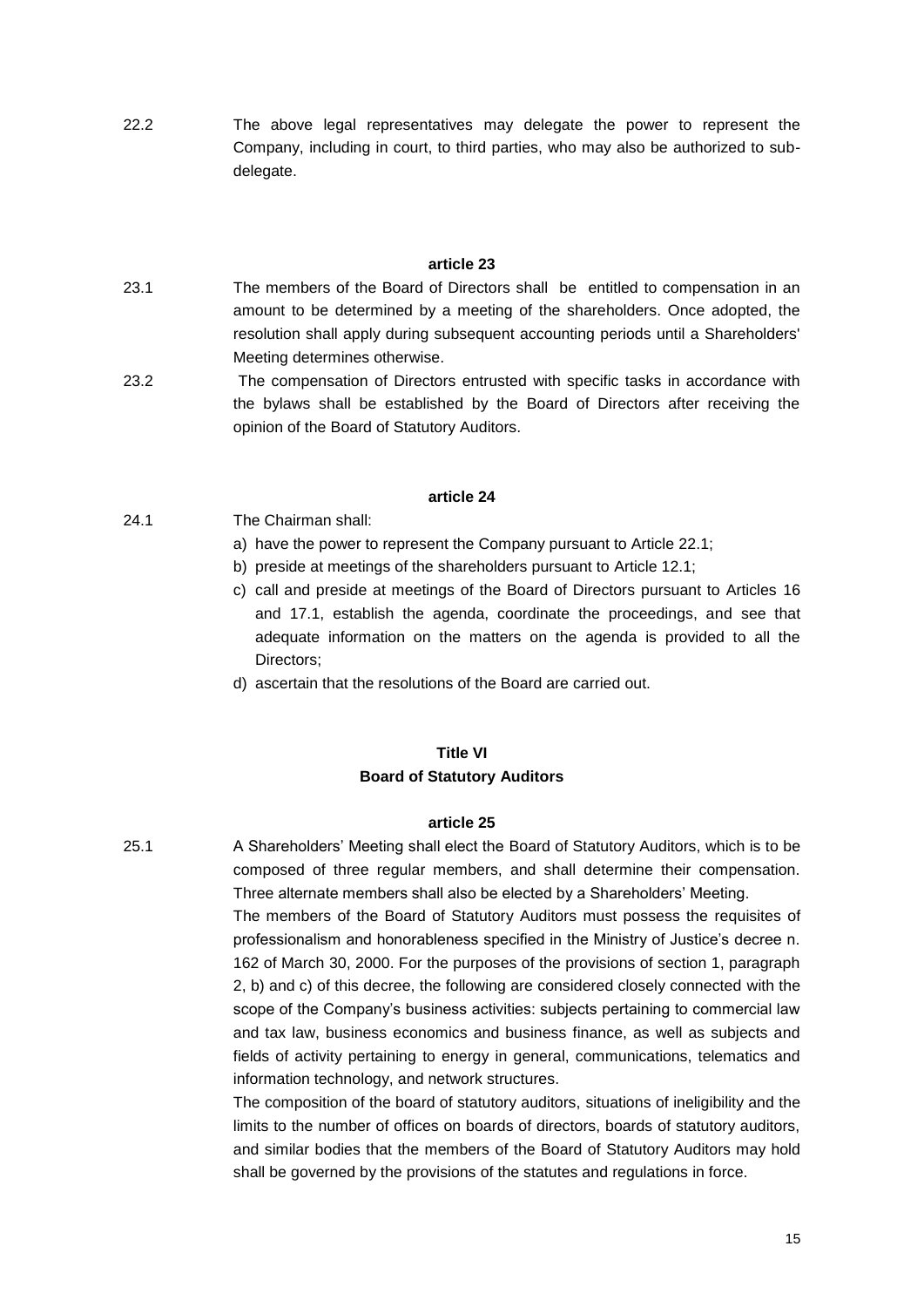25.2 Regular members of the Board of Statutory Auditors and alternate members shall be elected by Shareholders' Meetings on the basis of the slates presented by the shareholders, on which the candidates are to be numbered progressively and their number must not exceed that of the members of the body to be elected.

> Only those shareholders who, alone or together with other shareholders, own the minimum percentage of the share capital established by a regulation of the Consob for the presentation of slates of candidates for the election of the Board of Directors are entitled to present slates.

> The provisions of law in force shall apply to the presentation, lodgment and publication of the slates.

> The slates are to be divided into two sections: one for the candidates for the office of regular auditor and the other for candidates for the office of alternate auditor. The first candidate in each section must be a registered auditor and have practiced the profession of legal auditor for a period of no less than three years.

> In compliance with the applicable laws on balance between genders, slates which, taking into account both sections, contain a number of candidates equal to or above three, shall include, both in the first two places of the section of the slate relating to the regular statutory auditors, and in the first two places of the section of the slate relating to the alternate statutory auditors, candidates belonging to different genders.

> Two regular members of the Board of Statutory Auditors and two alternate members are to be drawn, in the numerical order in which they were listed in each section, from the slate that has obtained the most votes. The remaining regular member and the remaining alternate are to be elected according to the provisions of law in force and the procedures specified in Article 14.3, b), to be applied separately to each of the sections in which the other slates are divided.

> When less than the entire Board is being elected, the Shareholders' Meeting shall resolve according to the majorities provided for by the law, without following the procedure specified above, but in any case in such a way as to ensure that the composition of the Board of Statutory Auditors is in accordance with the provisions of section 1, paragraph 1, of the Ministry of Justice's decree n. 162 of March 30, 2000, as well as with the principle of the representation of minority shareholders and the applicable laws on balance between genders.

> The chairmanship of the Board of Statutory Auditors shall fall to the regular Auditor elected according to the procedures specified in Article 14.3, b); in the event the Chairman is substituted, this office shall be filled by the alternate Auditor also elected according to the procedures specified in Article 14.3, b).

> In the event that one of the members drawn from the slate that obtained the most votes is substituted, his or her place shall be taken by the first of the alternate members drawn from the same slate. In the event that the replacement, if carried out through the above modalities, does not allow to form a Board of Statutory Auditors compliant with the applicable laws on balance between genders, the replacement shall be carried out in favour of the second alternate Statutory Auditor belonging to the same slate. If thereafter it is necessary to replace the other regular Statutory Auditor belonging to the slate which has obtained the highest number of votes, the latter shall in any case be replaced by the alternate Statutory Auditor belonging to the same slate.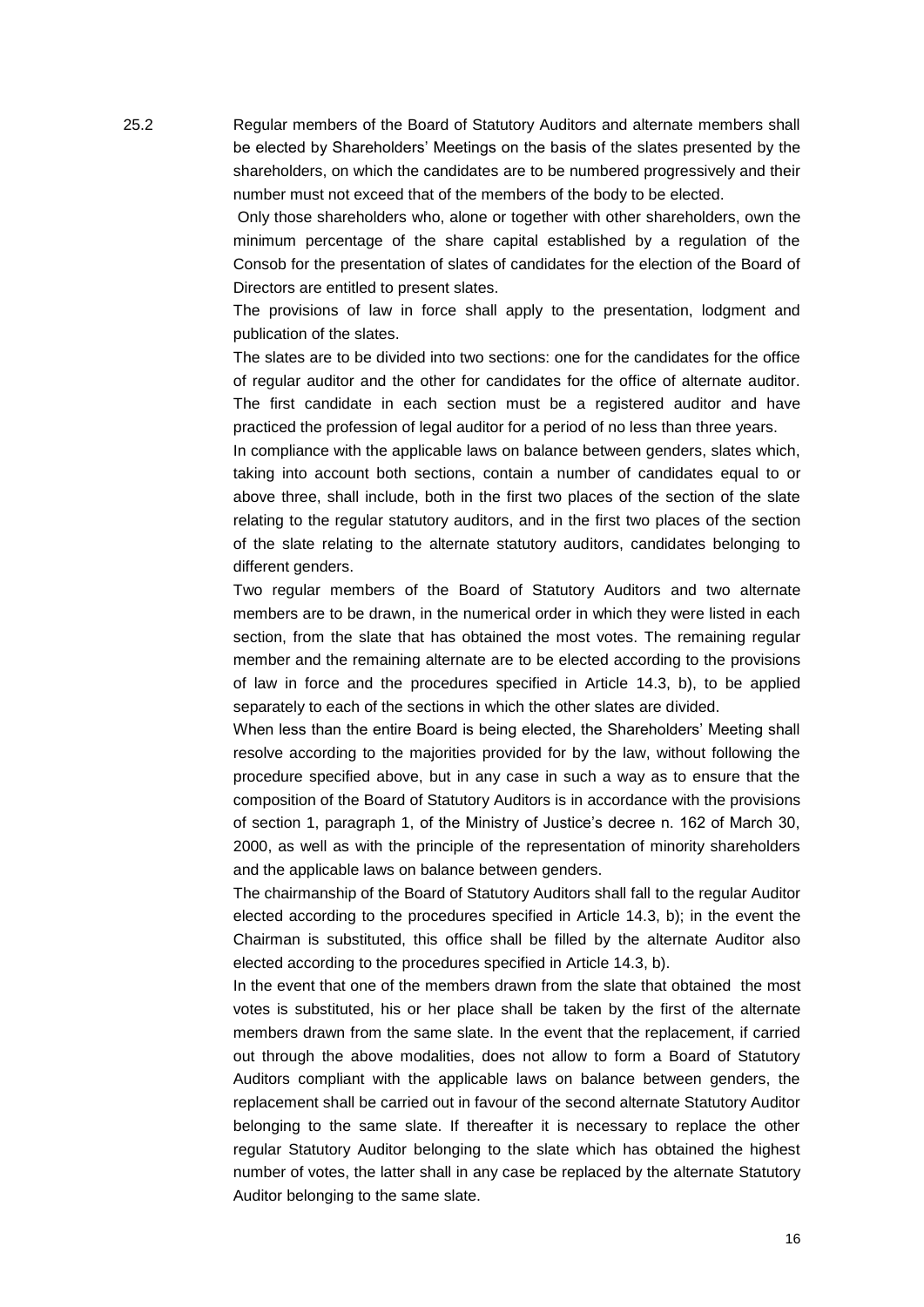- 25.3 Auditors whose term has expired shall be eligible for re-election.
- 25.4 The meetings of the Board of Statutory Auditors may also be held by means of telecommunications provided that all the participants can be identified and such identification is acknowledged in the minutes of the meeting, and that they are allowed to follow and participate in real time in the discussion of the matters considered, exchanging documents if need be; in such case, the meeting of the Board of Statutory Auditors shall be deemed held in the place where whoever chairs the meeting is.
- 25.5 Upon notice to the Chairman of the Board of Directors, the Board of Statutory Auditors may call a Shareholders' Meeting and a Board of Directors' meeting. The powers concerned may also be exercised by at least two members of the Board of Statutory Auditors with regard to Shareholders' Meetings and by at least one member of the Board of Statutory Auditors with regard to meetings of the Board of Directors.

# **Title VII Financial Statements and Earnings**

## **article 26**

- 26.1 The accounting period shall end on December 31 of every year.
- 26.2 At the end of each accounting period, the Board of Directors shall draw up the Company's financial statements as required by law.
- 26.3 The Board of Directors is authorized to distribute interim dividends to shareholders during the course of the year.

#### **article 27**

27.1 Dividends not collected within five years from the day they become payable shall lapse in favor of the Company and be posted directly to reserves.

#### **Title VIII**

# **Dissolution and Liquidation of the Company**

## **article 28**

28.1 Should the Company be dissolved, a Shareholders' Meeting is to determine the liquidation procedures and appoint one or more liquidators, establishing their powers and compensation.

# **Title IX**

# **Transitory and General Rules**

# **article 29**

29.1 Any matters not expressly provided for herein shall be governed by the provisions of the Civil Code and applicable statutes.